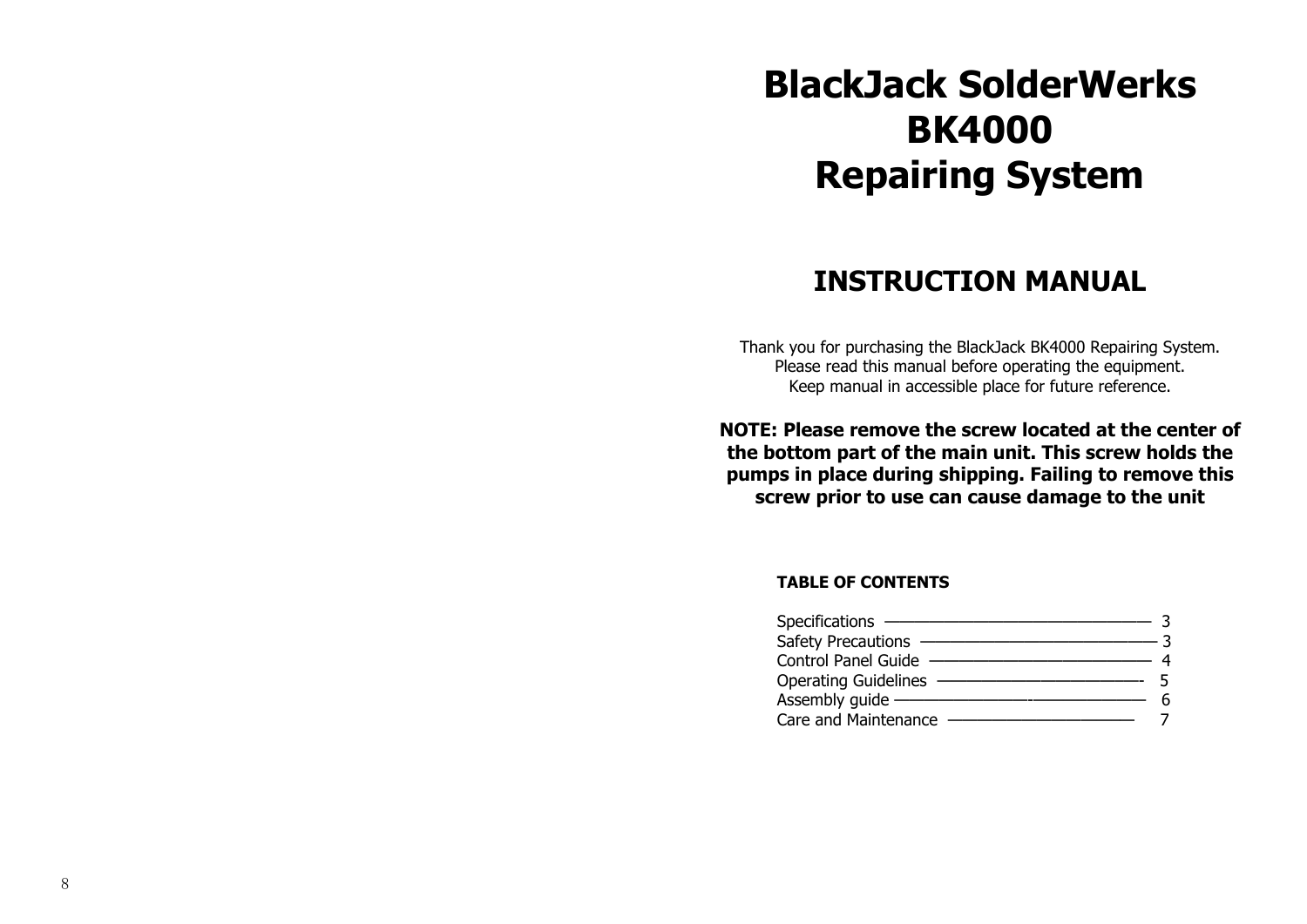### CARE and MAINTENANCE

#### **General Maintenance Guidelines:**

- Before usage dampen the filter pads with a little bit of water to allow efficient air passage and filter action, re-dampen pads frequently for maximum efficiency.
- Routinely clean Spring Filter, and replace filter pads when they are dirty or clogged.
- The solder pathway can be cleaned using the provided Nozzle cleaning pin, use the cleaning pin when pathway seems clogged

### **Replacing the filters:**

- 1. Unlock the filter barrel assembly by toggling the release knob( see illustrations on page 6) . The filter dock would push out to allow easy extraction of the filter barrel assembly which houses the filter pad, Spring filter, Filter barrel body and Filter barrel cap
- 2. Take out the filter spring or the filter pads for cleaning or replacement.
- 3. Re-assemble Filter pipe assembly and place back to the de-soldering gun body (see illustrations on page 6) .
- 4. Push the Filter dock back in place until a "click" sound is heard signifying that the filter dock is properly secured.

### **Using Cleaning pin:**

Caution: Desoldering gun will be hot during maintenance please use proper materials and equipments to avoid injuries.

- 1. When suction efficiency has deteriorated the desoldering gun might be clogged follow these directions to properly clean the desoldering gun.
- 2. Turn on the desoldering gun and wait for the nozzle to heat up.
- 3. Slowly insert the cleaning pin while turning the cleaning pin clockwise.
- 4. Pull out the cleaning pin in a straight motion.
- 5. Repeat steps 3-4 until clog is removed.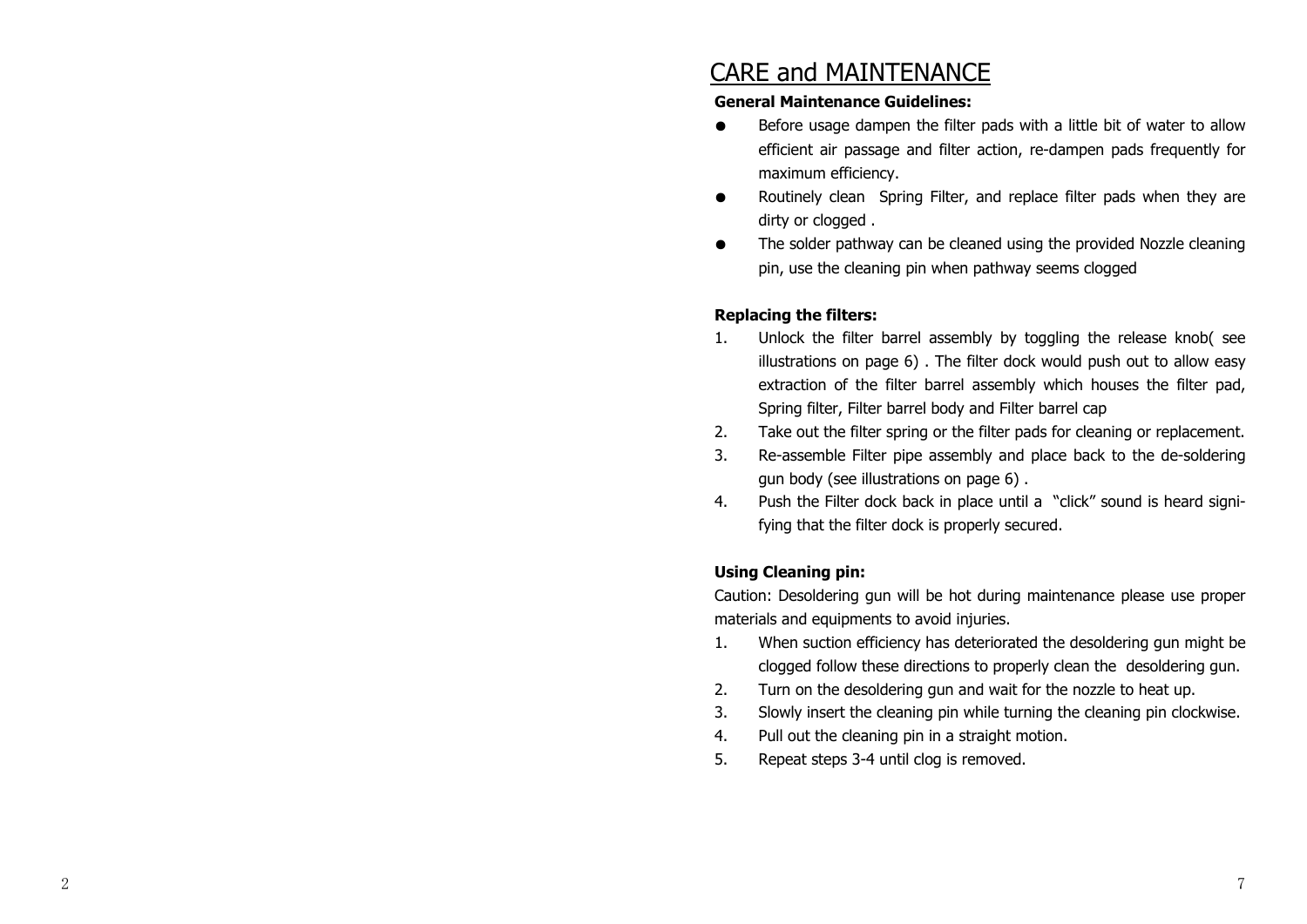### ASSEMBLY GUIDE

### **Gun Assembly:**



# SPECIFICATIONS

| <b>Station Dimensions:</b> | 188 (W) x 127 (L) x 244 (D) mm |
|----------------------------|--------------------------------|
| Power Consumption          | 70 W (peak)                    |
| Temperature Range:         | 200°C - 480°C                  |
| <b>Heating Element</b>     | <b>Ceramic Heating Core</b>    |
| Pump/Motor Type:           | Double cylinder Diaphragm Pump |
| Air Suction:               | 15 I/min (Max)                 |

Specifications are subject to change without prior notice

# SAFETY PRECAUTIONS

### **CAUTION:**

Improper usage can cause serious injury to personnel and/or damage to equipment. For safety, please follow these precautions:

- Check each component after opening the package to make sure everything is in good condition. Do not use item if visible damage is seen, report the issue to your vendor.
- Power off unit and unplug the device when moving the device from one location to another.
- Do not subject the main unit to physical shock
	- Never drop or sharply jolt the unit.
	- Contains delicate parts that may break if the unit is dropped.
- Always connect power to a grounded receptacle.
- Tip temperature may reach as high as 480°C when switched ON.
	- Do not use the device near flammable materials.
	- Do not touch heated parts which may include tips, nozzles, barrels.
- Disconnect from power source if the unit will not be used for a long periods. Switch off power during short breaks.
- Use only genuine replacement parts.
- Soldering process produces smoke  $-$  use on well ventilated place.
- Do not try to alter or repair unit, bring to qualified service center for repairs.